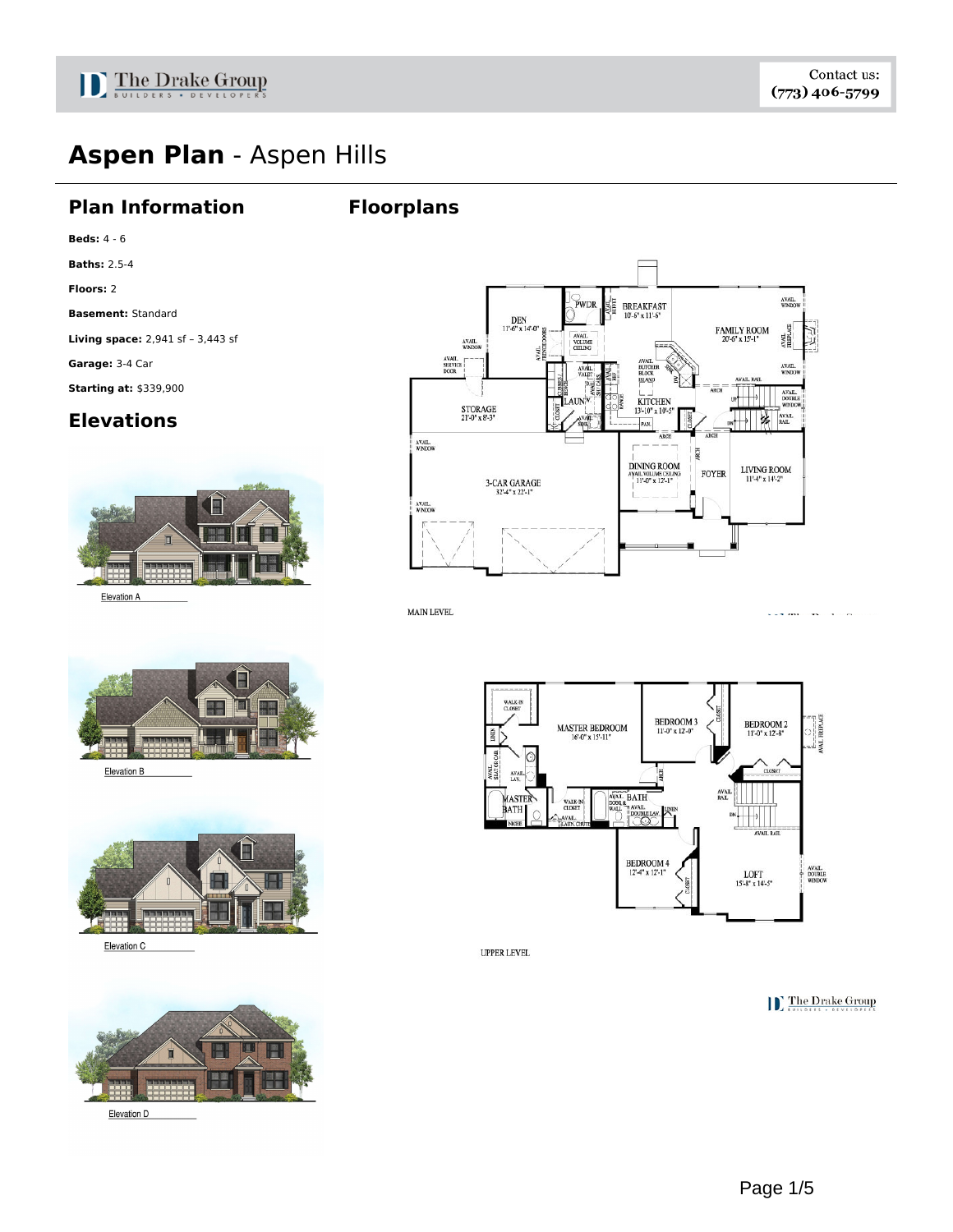

Prices, promotions, incentives, features, options, amenities, floor plans, elevations, designs, materials and dimensions are subject to change without notice. Prices may not include premiums, upgrades and options. Community Association fees may be required. Square footages and dimensions are approximate and may vary in actual construction. Community improvements and recreational features and amenities described are based on current development plans which are subject to change and which are under no obligation to be completed. Actual position of the house on lot will be determined by the site plan and plot plan. Floor plans and renderings are artist's conception and are not intended to show specific detailing. For future information, see our Terms of use. If you have any questions about our website terms, please write us at The Drake Group, 1967 Johns Drive, Glenview, IL 60025 or call (847) 729-7700.

D The Drake Group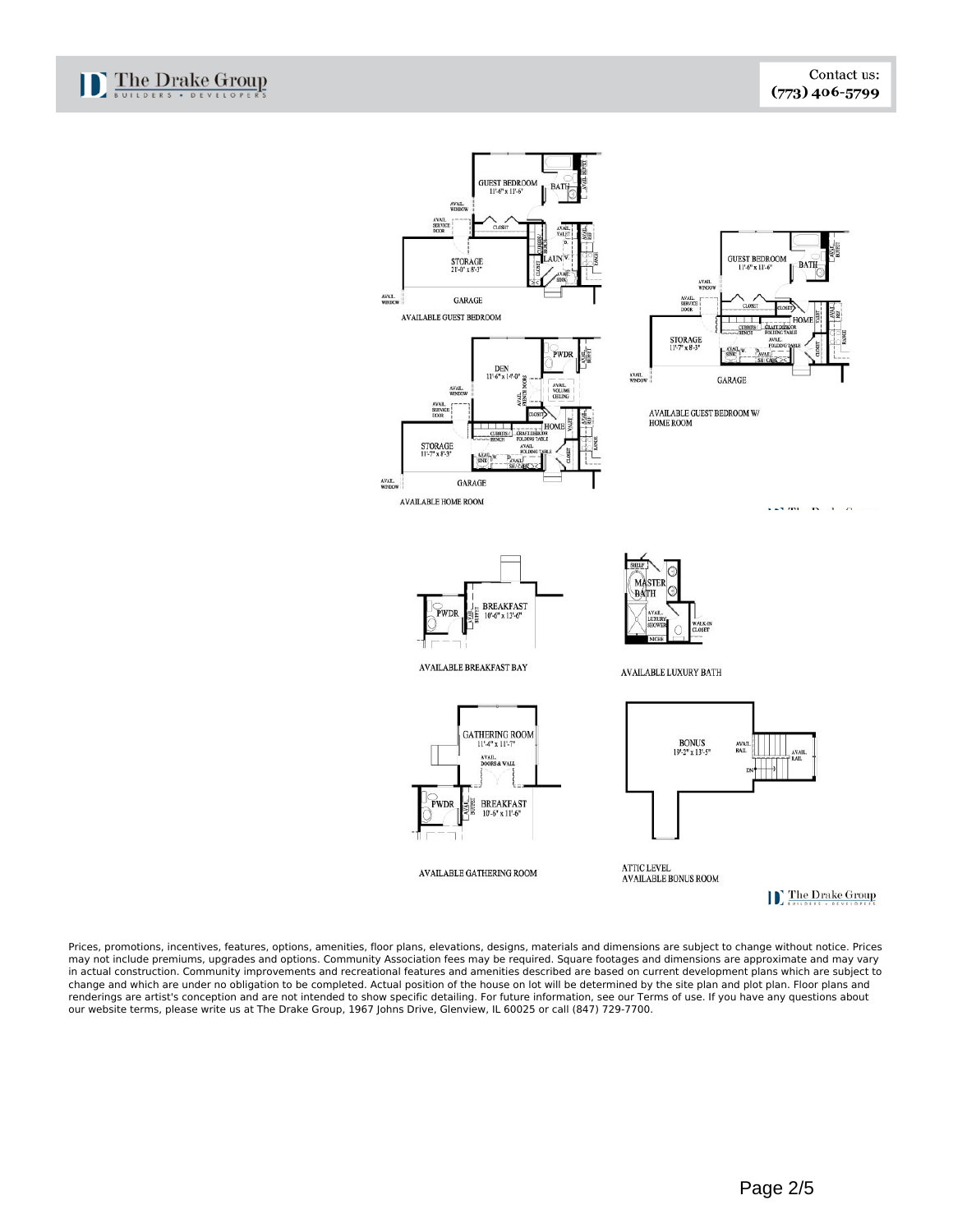## **Aspen Plan** - Aspen Hills

# **Quality Features**

### **Kitchens**

- Decorator Laminate Countertops
- Stainless Steel Double Bowl Sink
- Oak Cabinets with 42" Upper Cabinets
- Moen Chrome Faucet with sprayer
- Easy no wax vinyl sheet flooring
- Ice Maker Line
- Recessed Can light over kitchen sink
- ¾ HP Garbage Disposal
- Frigidaire Appliance Package (includes range, dishwasher & microwave)

#### **Bathrooms**

- Oak Cabinets with drawers in Full Baths per plan
- Corian Tops with China Bowl
- Pedestal Sink in Powder Room
- Composite Acrylic Tub and Shower Surrounds
- Moen Chrome Faucets
- Pressure balanced anti scald Tub & Shower Valves
- Bathroom Mirrors

### **Interior Finishes**

- Full Basement per plan
- 9' First Floor Ceiling Height per plan
- Painted Colonist Interior Doors and Trim
- Schlage Satin Nickel Finish Door knobs, locks and hardware
- Painted wood cap at stairs and half walls
- Walk in and Linen Closets per plan
- Vinyl Coated Closet Shelving

### **Flooring**

- Easy Care No wax vinyl floors in all hard surface areas
- Mohawk Wall to Wall Luxury Stain Resistant Carpet

### **Electrical**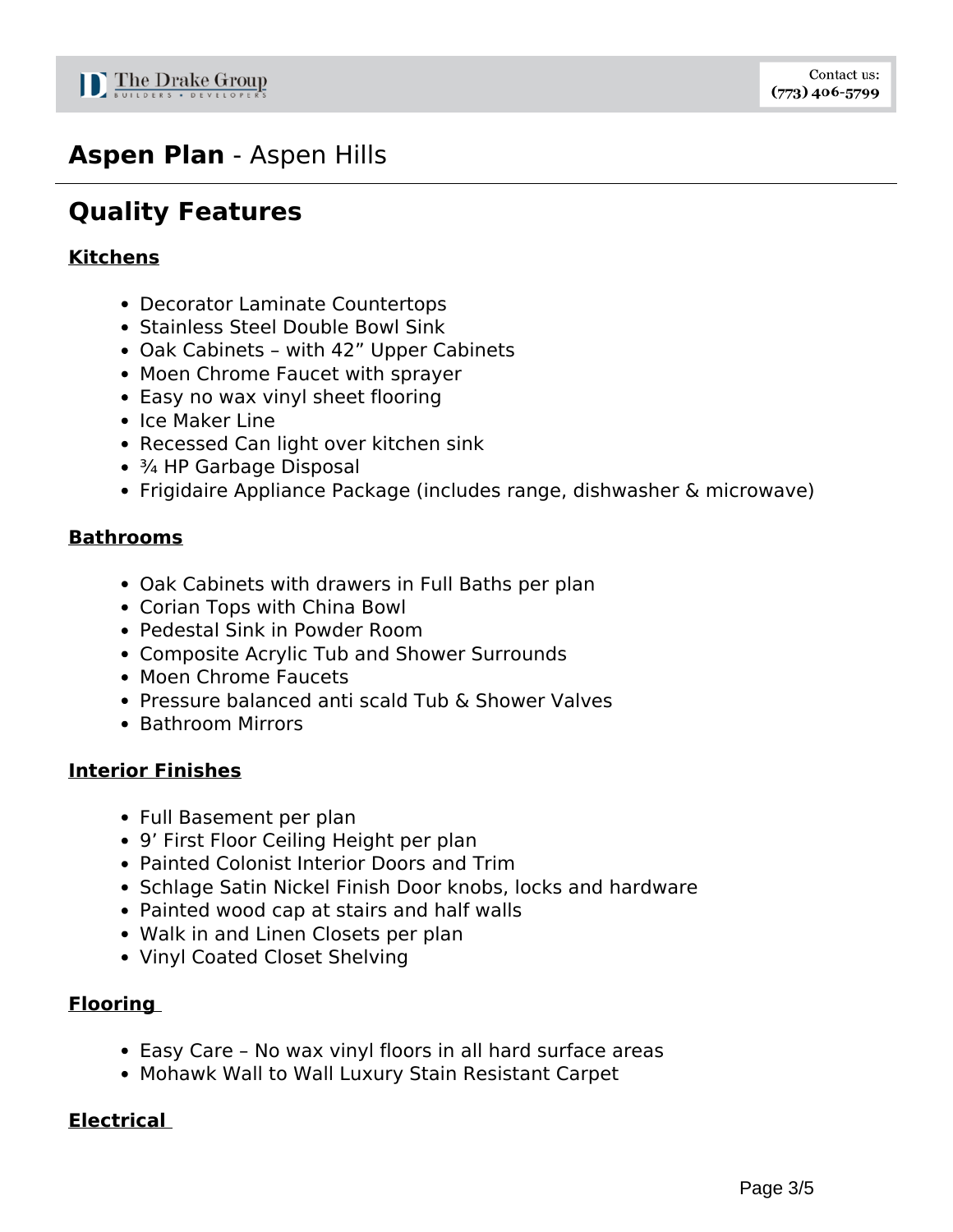

- Designer selected Interior Light Fixture Package
- Exterior Coach Lights per plan

#### **Exterior Easy Maintenance**

- Certainteed Architectural Laminated Roof Shingles with Lifetime Warranty
- Vinyl Exterior Siding
- LP Smart Side Trim at Windows, Doors and Corners per Plan
- Steel Garage Door with windows
- Vinyl soffit and aluminum fascia
- Seamless Aluminum Gutter System

### **Quality Construction Features**

- Exterior Drain Tile
- Damp proofed Foundation
- Concrete reinforcement with mesh in slab and rebar in walls
- ¾" Wood Tongue & Groove sub floors attached with glue and nails
- Ice and Water Shield at roof perimeter and valleys
- Washer and Gas Dryer Hookup in Laundry Room
- Two frost free hose bibs per plan
- Two water proof GFI's on the Exterior per plan
- Two RG-6 Quad Shield High Performance Cable Connections per plan
- Two CAT5-e Telephone Connections per plan
- Interconnected smoke detectors with Battery Back up
- Copper water supply
- 200 Amp Electrical Service per plan
- Life Safety fire sprinkler system
- Active Radon System

### **Landscaping and Exteriors**

- Fully sodded homesite
- Attached 2 or 3 car garage (per plan)
- Asphalt Driveway
- Concrete entry walk way
- Concrete public walk way

### **Energy Saving Features**

- Current Energy Code Compliance verified by third party to qualify for the NAHB Builders Challenge
- Carrier 92% High Efficiency Gas Forced Air Furnace with Programmable Thermostat